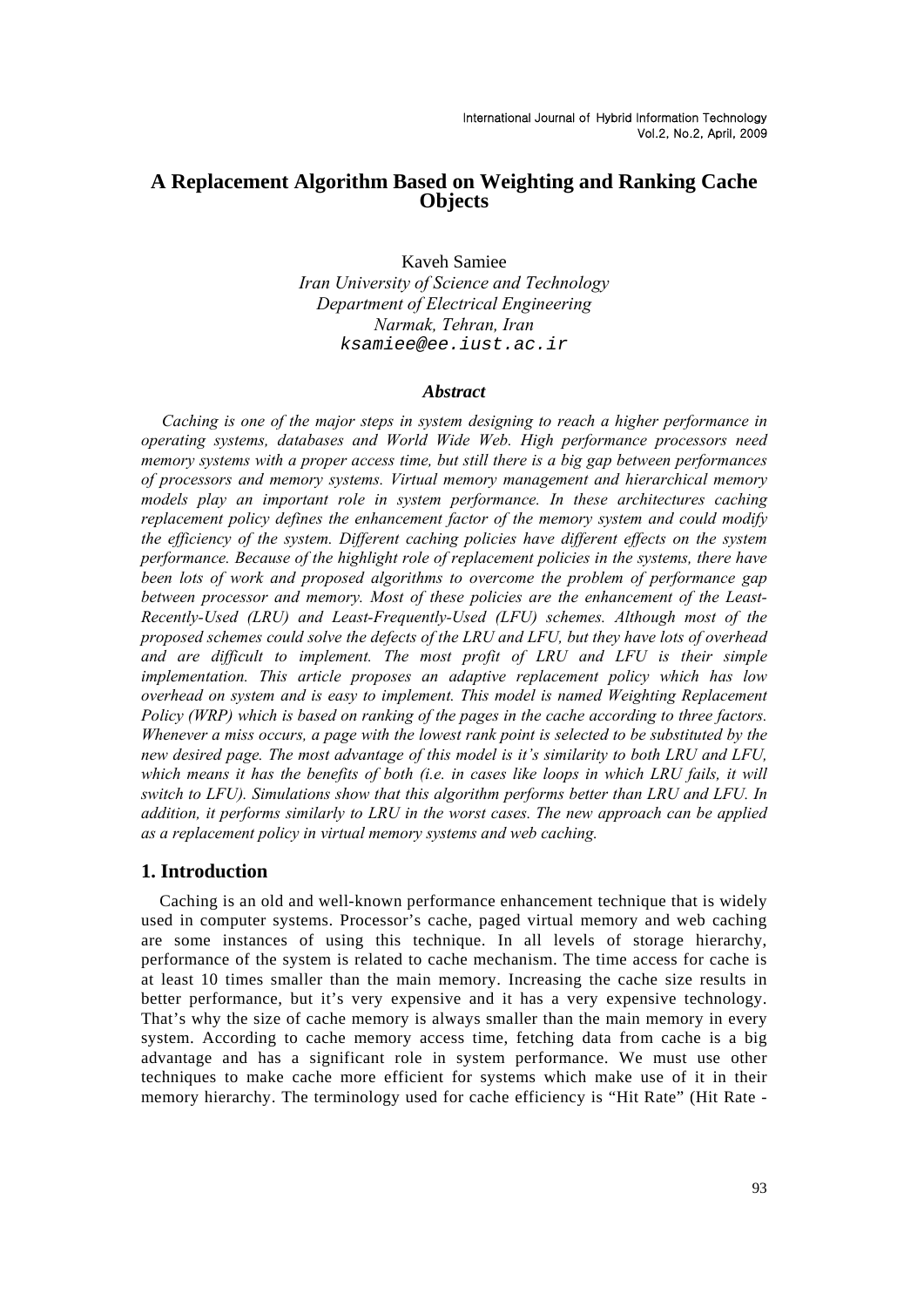represents the rapport between the number of addresses accessed from cache and the total number of addresses accessed during that time). The antonym for "Hit Rate" is named "Miss Rate" which can be determined by Miss Rate  $= 1 - H$ it Rate formulas. Cache efficiency could change by implementing different replacement policies. Cache and auxiliary memories use uniformly sized items which are called pages. When the cache is empty the first access will be always a miss. The misses may occur until the cache is filled with pages. After some cycles, when the cache is filled, this kind of misses will not occur anymore. Another kind of miss occurs when the cache is full of pages and there is an access to a page that is not in the cache, in this case replacement policy should specify conditions under which a new page will be replaced with an existing one. The main role of replacement policy is to choose a page which has the lowest probability of further usage in the cache to be replaced with the new one. Generally there are three ways of mapping memory into cache: 1) Direct Mapped in which each block from the main memory is mapped only to a unique cache block, no matter whether that block is empty or not. This model of cache organization doesn't require a replacement policy. 2) Fully Associative in which each block from the main memory can be mapped to any of cache blocks. If the cache is full then a replacement policy needs to decide which data will be invalidated from cache for making room of this new data block. 3) Set Associative in which the cache is split into many sets. The new data can be mapped only to the blocks of a certain set, determined by some bits from address field. In practice it is used mostly because of a very efficient ratio between implementation and efficiency. There may be another kind of miss in the direct map caches which is due to the same data found in many places in the cache.

An optimal replacement policy must have good performance with low overhead on the system and it must be easy to implement in hardware. It means, there is a trade-off between a replacement policy hit ratio, it's implementation difficulties and it's overhead and cost. FIFO (First In First Out) may be a good example which has very simple implementation, but gets into problem when the size of physical memory is big. The problem with FIFO is that it ignores the usage pattern of the program. Most replacement algorithms in use are based on recency and frequency features, but they fail in some applications. Other new policies perform in better ways, but most of them are difficult to implement. For instance, a recency-based policy, like LRU fails badly for loops slightly larger than memory. A frequency-based policy, like LFU, works badly when different parts of memory have different time–variant patterns. The LFU policy has several drawbacks: it requires logarithmic implementation complexity in cache size, pays almost no attention to recent history, and does not adapt well to changing access patterns since it accumulates stale pages with high frequency counts that may no longer be useful. The ARC (Adaptive Replacement Cache), combines the LRU and LFU solutions and dynamically adjusts between them. ARC like LRU is easy to implement and has low over-head on system [1-8].

 Many replacement policies have been proposed in the last few years, like LRU-K algorithm, the GD-size policy [6] and GDSF algorithm, which is an enhancement of the GD-size algorithm. Most of these caching algorithms like TSP [1] and SEQ [4] are based on recency, frequency, size and cost. Most of them are suitable for web caching. LRU-K is a practical implementation of the LRU policy. The basic idea behind the LRU-K replacement policy is that it keeps track of the last K references. When the cache becomes full it replaces the page with the largest K length. However, there can be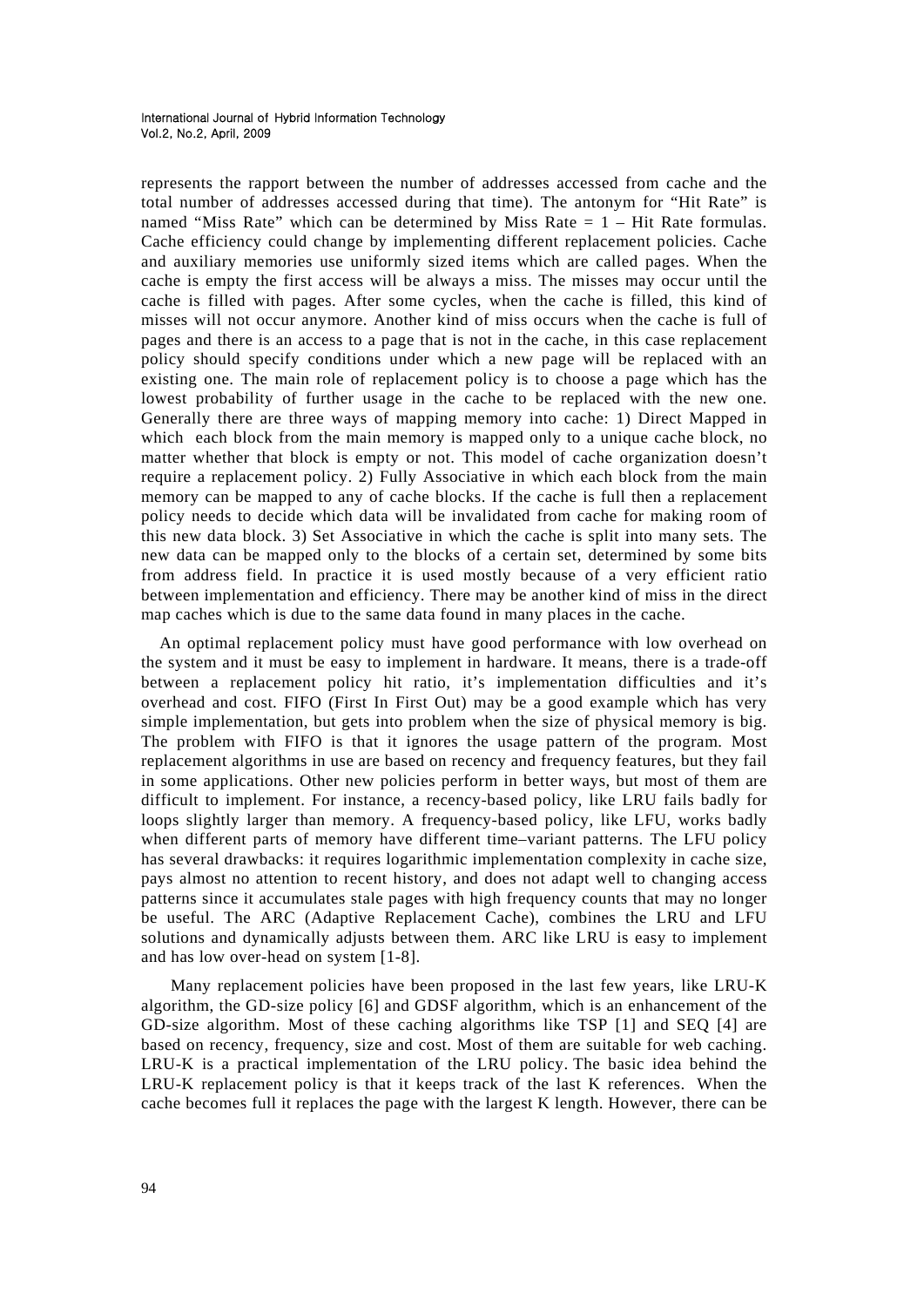several pages with the maximum length of K, and when this happens several different routes can be taken to decide which one to choose. In this tool it cycles through the pages to attempt to keep the same page from being replaced every time it comes across this situation. LRU-K does not have a higher hit ratio than the ideal LFU policy in most cases. However, LRU-K is more practical because it limits the number of bits used to monitor how recently a value was last used.

LRU captures only recency and not frequency, and can be easily "polluted" by a scan. A scan is a sequence of one-time use only page requests, and leads to lower performance. ARC overcomes these two downfalls by using four doubly linked lists. Lists  $T_1$  and  $T_2$  are what is actually in the cache at any given time, while  $B_1$  and  $B_2$  act as a second level.  $B_1$  and  $B_2$  contain the pages that have been thrown out of  $T_1$ and  $T_2$  respectively. The total number of pages therefore needed to implement these lists is  $2*C$ , where *C* is the number of pages in the cache.  $T_2$  and  $B_2$  contain only pages that have been used more than once. The lists both use LRU replacement, in which the page removed from  $T_2$  is placed into  $B_2$ .  $T_1$  and  $B_1$  work similarly together, except where there is a hit in  $T_1$  or B1 the page is moved to  $T_2$ . The part that makes this policy very adaptive is the sizes of the lists change. List  $T_1$  size and  $T_2$  size always add up to the total number of pages in the cache. However, if there is a hit in  $B<sub>1</sub>$ , also known as a Phantom Hit (i.e. not real hit in cache), it increases the size of T1 by one and decreases the size of  $T_2$  by one. In the other direction, a hit in  $B_2$  (Phantom Hit) will increase the size of  $T_2$  by one and decrease the size of  $T_1$  by one. This allows the cache to adapt to have either more recency or more frequency depending on the workload [8]. CAR (*Clock with Adaptive Replacement***)** works in much the same way that ARC does. However, CAR avoids the last two downfalls of LRU that ARC does not. These downfalls are: 1) the overhead of moving a page to the most recently used position on every page hit, and 2) serialized, in the fact that when moving these pages to the most recently used position the cache is locked so that it doesn't change during this transition. This then causes delays in a multi-thread environment. In reality CAR only overcomes the first downfall, the second still has a presence. CAR uses two clocks instead of lists, a clock is a circular buffer. The two circular buffers are similar in nature to  $T_1$  and  $T_2$ , and it does contain a  $B_1$  and  $B_2$  as well. The main difference is that each page in  $T_1$  and  $T_2$  contain a reference bit. When a hit occurs this reference bit is set on.  $T_1$  and  $T_2$  still vary in size the same way they do in ARC (i.e. Phantom Hits cause these changes). When the cache is full the corresponding clock begins reading around itself (i.e. the buffer) and replaces the first page whose reference bit is zero. It also sets the reference bits back to zero if they are currently set to one. The clock will continue to travel around until it finds a page with reference bit equal to zero to replace [10].

The CAR policy reduces overhead compared to LRU. This cannot be seen when viewing the simulator, however the CAR policy uses a circular buffer and this removes the overhead of having to move the most-recently used position on every page hit. The following sequence however shows that it can outperform the policies used today (ARC, LRU, LRU-K). CAR does not outperform the ideal LFU in terms of hit ratio, however LFU has much more overhead because it keeps track of the number of times a value is used for an infinite number of values. See [2, 7, 8, 21] for more details.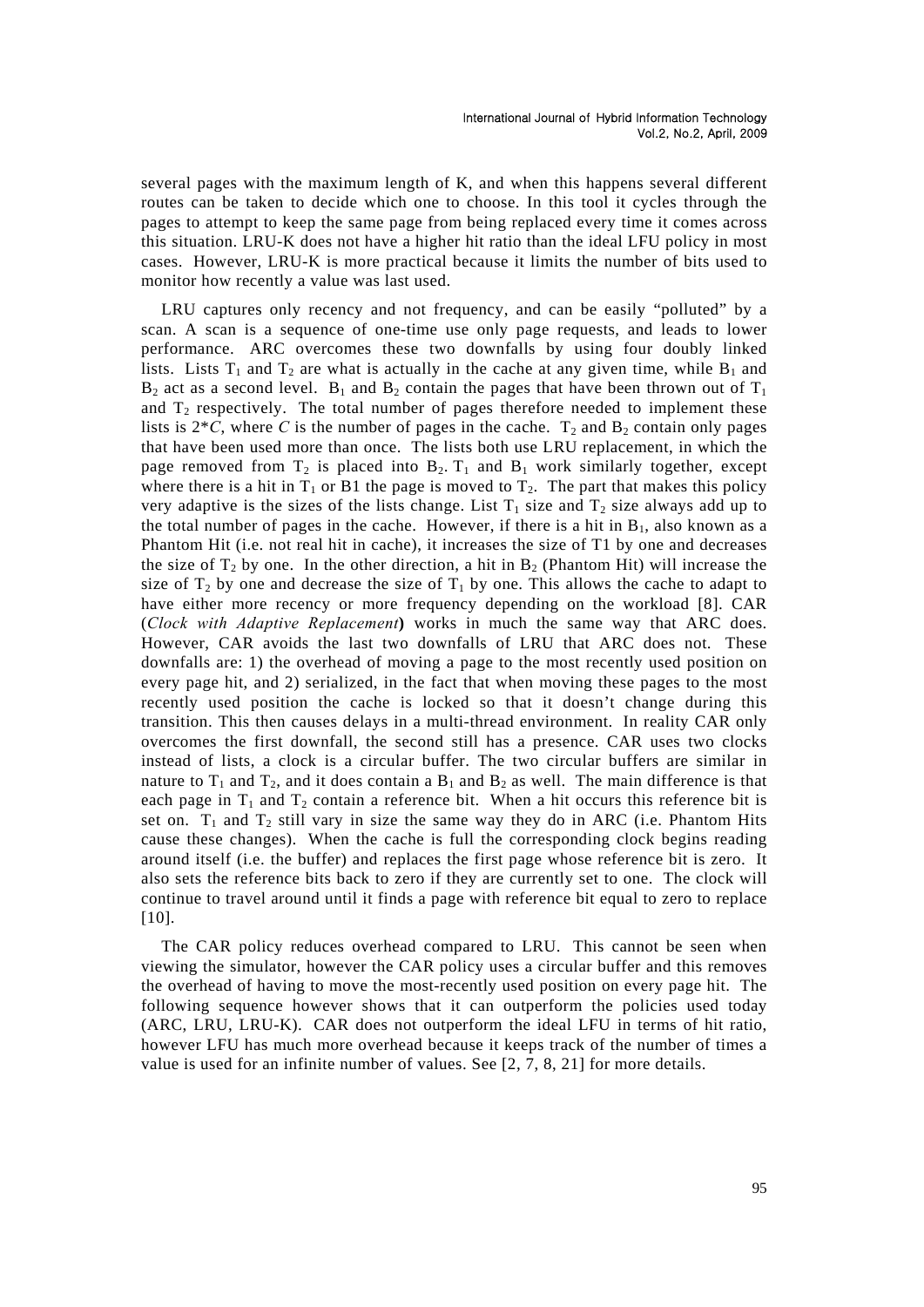Adaptive replacement policy is a powerful tool and can increase the system performance by making itself adaptive with memory reference behaviors. We propose a new replacement algorithm which is based on both recency, frequency and considering rate between the references of each object. In fact, it performs both LRU and LFU algorithms and gives a weight to each page according to used parameters of those algorithms. Considering reference rate can have some benefits and may become a powerful tool for specifying replacement conditions especially for applications like web caching. The basic idea of our algorithm is to rank pages based on their recency, frequency and reference rate. So, pages that are more recent and have been used frequently are ranked higher. We also consider an additional factor, reference rate, so pages with smaller reference rate will rank higher. It means that the probability of using pages with small reference rate is more than the one with bigger reference rate.

The best advantage of our algorithm is that it can behave like both LRU and LFU by replacing pages that were not recently used and pages that are accessed only once. For linear loops in which LRU fails, it can perform better, but never performs worse than LRU and LFU.

We call this algorithm *Weighting-Replacement-Policy* (WRP), which means that this replacement algorithm ranks objects in the buffer and gives a weight to each object.

This article is organized as follows. In Section 2, the origins of the idea are described. In Section 3, we propose our method and its details. In Section 4, we show implementation and simulation results to prove the advantages of our replacement policy. At the end, we discuss about future work in section 5.

## **2. The Origins of the Idea**

Caching is a mature technique that has been widely applied in many computer science areas, two of the most important of which are Operating Systems and Databases. Currently, the World Wide Web is becoming another popular application area of caching. The optimal algorithm is one that will cause the least number of page faults. To do this, we need future knowledge of the program execution, which is not realistic in most time. The LRU Algorithm has been widely used in commercial systems as page replacement policy and it could be the first choice for those systems. It is based on the assumption that pages which have not been referenced for the longest time won't be used in near future. In other word, the reference probability of pages that have been heavily used is more than the other pages.

LFU considers the number of times that a page has been referenced and it chooses the page with lowest referenced number to replace. In fact, LFU considers recency feature, but LFU considers frequency features. LRU algorithm only keeps the time of last reference to each page and does not have the ability to distinguish between frequently used pages and infrequently referenced pages. Thus, these two algorithms could complete each other [3].

The memory system does not consist of a single cache, but a hierarchy of caches. If each cache in the hierarchy decides which block to replace in an independent manner, the performance of the whole memory hierarchy will suffer, especially if inclusion is to be maintained. For example, if the level 2 cache decides to evict an LRU block, one or more blocks at level 1, possibly not LRU, can be evicted, therefore affecting the hit rate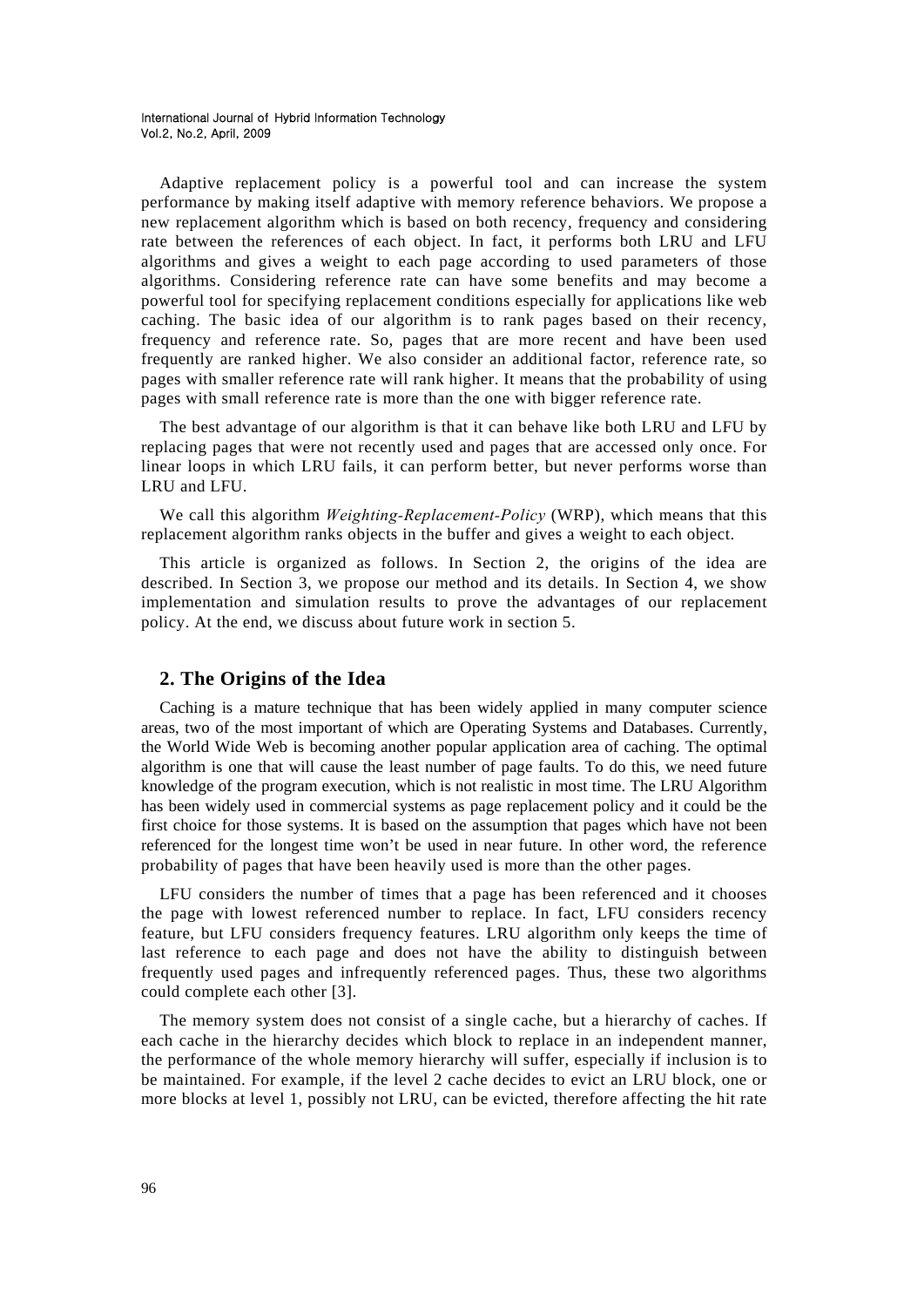of level 1 and the overall performance [11]. In these cases a global strategy usually has a limited performance potential. But an optimal global strategy could help to improve the performance. By implementing a global replacement policy for all cache levels which includes both recency and frequency features, the hit ratio of each level would be in the minimum influence of the upper level.

The LRU-K algorithm has been developed to optimize LRU, The basic idea of LRU-K is to consider the time of the last K references to a page and to use such information to make page replacement decision [5].

## **3. Concepts of the Ranking Policy by Weighting**

In this section we will use standard replacement policies terminology. We assume that the size of the blocks is equal and the replacement algorithm is used to manage a memory that holds a finite number of these blocks. A *hit* will occur when there is a reference to a block in the buffer. When we have a reference to a block not in the buffer, a *miss* will occur and referenced block must be added to buffer. When buffer is full and a miss occurs, an exciting block must be evicted to make room for a new one.

For ranking referenced pages, we consider three factors. Let *Li* be the counter which shows the recency of block  $i$  in the buffer and  $F_i$  be the counter which shows the number of times that block *i* in buffer has been referenced. Consider the time difference  $\Delta T_i = Tc_i$  -  $Tp_i$ <sub>*I*</sub> where  $Tc_i$  is the time of last access and  $Tp_i$  is the time of penultimate accpass. Then the weighting value of block *i* can be computed as  $F_i \times \Delta T_i$  $L^{\mathsf{w}}_{\mathsf{w}i}$  $\mathcal{L}$  *i*  $\downarrow$   $\downarrow$   $\downarrow$   $\downarrow$   $\downarrow$   $\downarrow$   $\downarrow$   $\downarrow$   $\downarrow$   $\downarrow$   $\downarrow$   $\downarrow$   $\downarrow$   $\downarrow$   $\downarrow$   $\downarrow$   $\downarrow$   $\downarrow$   $\downarrow$   $\downarrow$   $\downarrow$   $\downarrow$   $\downarrow$   $\downarrow$   $\downarrow$   $\downarrow$   $\downarrow$   $\downarrow$   $\downarrow$   $\downarrow$   $\downarrow$   $\downarrow$   $\downarrow$   $\downarrow$   $\downarrow$ 

$$
\mathbf{F}_{\hat{s}} = \frac{\mathbf{I}_{\hat{s}}}{\mathbf{F}_{\hat{s}} \times \mathbf{A} \mathbf{T}_{\hat{s}}} \tag{1}
$$

*Li* will work like LRU counter, when the new object *k* is placed in the buffer then all of the above mentioned factors in weighting function must be set, and it will be followed by setting  $L_k$  to 0,  $F_k$  to 1 and  $\Delta T_k$  to 1.  $F_k$  has been set to 1 because it means that object *k* has been used once and we assume initial value of  $\Delta T_k$  equals to 1 because the time between each reference to a block would be at least one in its minimum case. In every access to buffer, if referenced block *j* is in the buffer then a hit is occurred and our policy will work in this way:

- 1) *L<sub>i</sub>* will be changed to  $L_i + 1$  for every  $i \neq j$ .
- 2) For  $i = j$  first we put  $\Delta T_i = L_i$ ,  $F_j = F_j + 1$  and then  $L_j = 0$ .

But if referenced block *j* is not in the buffer a miss occurs and the algorithm will choose the block in buffer which the value of its weighting function is greater than the others. Searching for object with greatest weighting value will be started in the buffer from top to down. In this way, if values of some object are equal to each other, the object which is placed upper in the buffer will be chosen to evict from buffer. It means that our policy follows FIFO low in its nature. Let assume that a miss has been occurred and block *k* has the greatest weighting value and it must be evicted from buffer, first we change  $L_i$  to  $L_i + I$ for every  $i \neq k$  and then replace new referenced block with block k and at last we must set all weighting factors of block *k* to their initial values.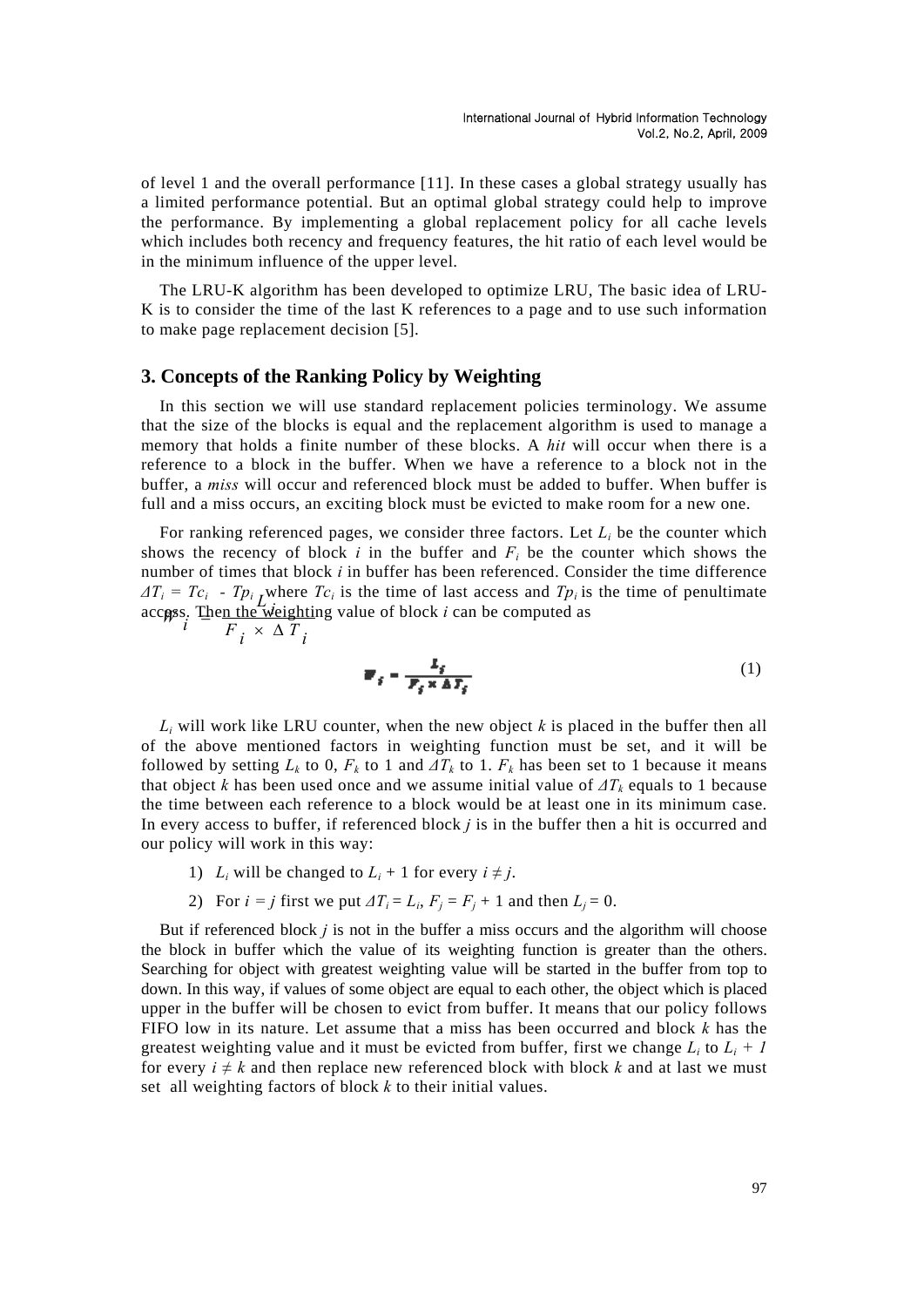The weighting value of blocks that are in buffer will update in every access to cache. The value of weighting function can never be greater than the value of LRU counter and when cache size is small or time between hits is greater than cash size our algorithm will work like LRU, but as we showed in simulation section our algorithm will work better than LRU and LFU in most of applications with different cache sizes.

We have only talked about how our replacement algorithm works, but we have not discussed how it can be implemented in system mechanisms. One of the important concepts in replacement policies is its overhead in the systems.

WRP needs three elements to work and will add space overhead to system: first, algorithm needs a space for counter  $L_i$  second, it needs a space for counter  $F_i$  and third it needs a counter for  $\Delta T_i$ . The last and maximum space that it needs is a space for  $W_i$ , which is as weighing value for each object in the buffer. Calculating weighting function value for each object after every access to cache will cause a time overhead to system. Although we may consider the  $W_i$  as an integer number to decrease the time and memory overheads.

## **4. The Results of Simulation**

To evaluate our replacement algorithm experimentally, we simulated our policy and compared it with other policies like LRU and LFU. The simulator program was designed to run some traces of load instructions executed for some real programs and implement different replacement policies with different cache sizes. The obtained *hit ratio* depends on the replacement algorithm, cache size and the locality of reference for cache requests. Modular design of simulator program allows easy simulation and optimization of the new algorithm.

### **4.1. Input traces**

An address trace is simply a list of millions memory addresses produced by a real program running on a processor. These are the addresses resulting from load and store instructions in the code as it is executed. Some address traces would include both instruction fetch addresses and data (load and store) addresses, but you will be simulating only a data cache, so these traces only have data addresses. We used four traces to simulate our algorithm which were taken from the SPEC benchmarks. The mapping scheme is considered and set to *set associative* mapping. According to traces that have been used, we considered 10 cache sizes and ran the simulation program to test the performance of our proposed algorithm.

### **4.2. Simulation Results**

We executed simulation program for case swim, with all 10 different cache sizes and compared it with LRU and LFU. As it is indicated in Figure1, our weighting replacement policy performs clearly better than LRU and LFU. Although, for some cache sizes all of three implemented algorithms have approximately the same hit ratio. The average enhancement compare with LRU for *swim* trace is about 1.2% and average enhancement for LFU is about 0.8%. Figure 1 shows the comparison and the result for this trace. In Table 1, we can see the accurate hit ratio for all cache sizes for all three schemes. The simulator computed the accurate  $W_i$  for each references, but for implementing there is no necessarily to use float value and it can be simplified to an integer number.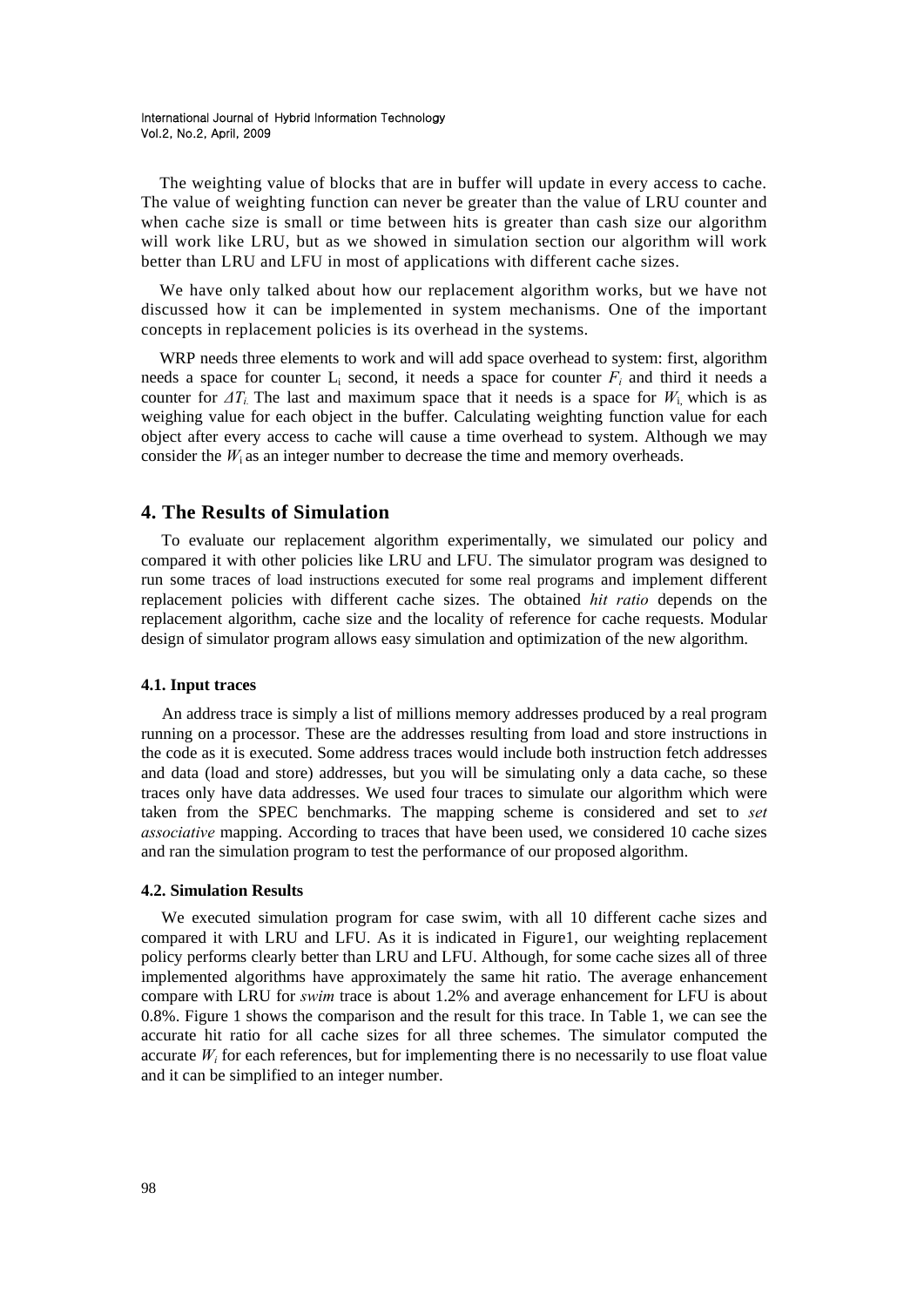For the other three cases we executed simulator program in the same way with 10 cache sizes. The second trace that we used was *bzip.* First, we ran program with implementing LRU and LFU algorithms. The result showed that the maximum hit ratio for *bzip* is achieved for LFU mode with the largest cache size and it was about 73%. We expected that the result for our algorithm be at least equal to the highest value between LRU and LFU or more than it. The result showed that the maximum hit ratio for WRP is about 76%, and is 3% more than the best hit ratio that is achieved for both of LRU and LFU.

Figure 2, 3, 4, show the graph comparisons and results for *bzip, gcc* and *six pack* traces, respectively. In all the used traces the hit ratio of proposed algorithm is always better than both LRU and LFU replacement policies, and in the worse cases the result is equal to the maximum hit ratio of LRU and LFU. That is because of the considered weighting factors in WRP which never let the result become worse than maximum hit ratio of these replacement policies. In some cases the hit ratio for our replacement policy is about 5% better than the results of LFU and LFU with the same cache sizes. In some cases for small cache sizes the *hit ratio* for all schemes are equal (i.e. *gcc* and *six pack* traces, which by increasing the cache size the enhancement of the WRP slightly will appear). Table 2, 3, 4 show the hit ratio values for each considered cache size of the other three traces *bzip*, *gcc* and *sic pack* respectively, for trace driven simulation of LRU, LFU and WRP schemes.

| Cache Size (# of Blocks) | LRU %   | LFU %   | WRP %   |
|--------------------------|---------|---------|---------|
| 100                      | 60.5683 | 60.5685 | 62.5238 |
| 200                      | 63.7365 | 63.7365 | 63.7365 |
| 300                      | 70.4976 | 70.5045 | 70.8542 |
| 400                      | 74.8617 | 74.9678 | 74.9678 |
| 500                      | 76.0234 | 75.9876 | 76.4376 |
| 600                      | 77.7021 | 77.9921 | 78.6563 |
| 700                      | 79.0105 | 79.7589 | 80.6491 |
| 800                      | 80.5689 | 81.1175 | 81.2197 |
| 900                      | 84.8996 | 85.0641 | 85.9829 |
| 1000                     | 89.0164 | 89.7329 | 92.8481 |

Table 1. A Comparison between hit ratio of LRU, LFU and WRP for 10 different cache sizes. (*swim*). In this case we can see a significantly enhancement compare to both LRU and LFU for WRP in all cache sizes.



Figure1. Performance of LRU, LFU and WRP with different cache sizes for *swim*. WRP performs better than both other algorithms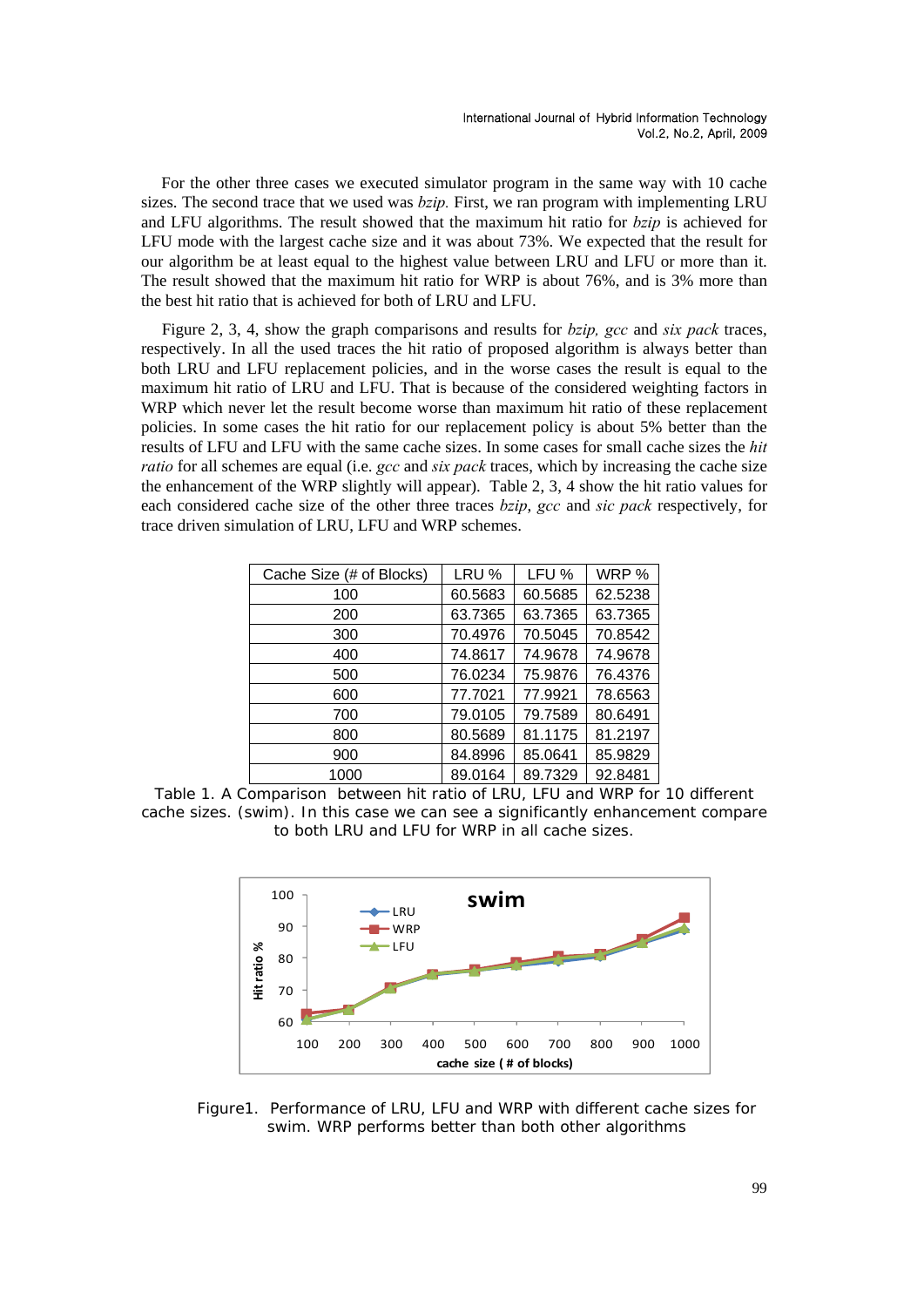| Cache Size (# of Blocks) | LRU %   | LFU %   | WRP %   |
|--------------------------|---------|---------|---------|
| 100                      | 18.8436 | 18.8436 | 18.8551 |
| 200                      | 19.5273 | 19.5273 | 19.5273 |
| 300                      | 22.9873 | 22.9873 | 22.9873 |
| 400                      | 26.9509 | 26.969  | 26.9613 |
| 500                      | 35.619  | 36.7377 | 38.2146 |
| 600                      | 43.1042 | 43.9813 | 45.4251 |
| 700                      | 50.6731 | 51.1496 | 53.743  |
| 800                      | 60.1825 | 61.0492 | 64.8525 |
| 900                      | 66.1394 | 67.257  | 70.2583 |
| 1000                     | 71.9765 | 72.7491 | 75.8313 |





Figure2. Performance of LRU, LFU and WRP with different cache sizes for *bzip*. WRP performs better than both other algorithms

| Cache Size (# of Blocks) | LRU %   | LFU %   | WRP %   |
|--------------------------|---------|---------|---------|
| 100                      | 13.0274 | 13.0274 | 13.0274 |
| 200                      | 13.0992 | 13.0992 | 13.0992 |
| 300                      | 14.6674 | 14.6674 | 14.6674 |
| 400                      | 15.4761 | 15.4761 | 15.4761 |
| 500                      | 22.9822 | 21.7643 | 23.2147 |
| 600                      | 37.5728 | 36.966  | 39.6959 |
| 700                      | 50.1495 | 48.6481 | 54.8712 |
| 800                      | 58.7752 | 57.5832 | 61.873  |
| 900                      | 69.4381 | 68.5814 | 72.4963 |
| 1000                     | 71.0957 | 70.1239 | 73.8955 |

Table 3. A Comparison between hit ratio of LRU, LFU and WRP for 10 different cache sizes. (*gcc*). At small cache sizes there is not significant enhancement, but by increasing the cache size the enhancement will appear.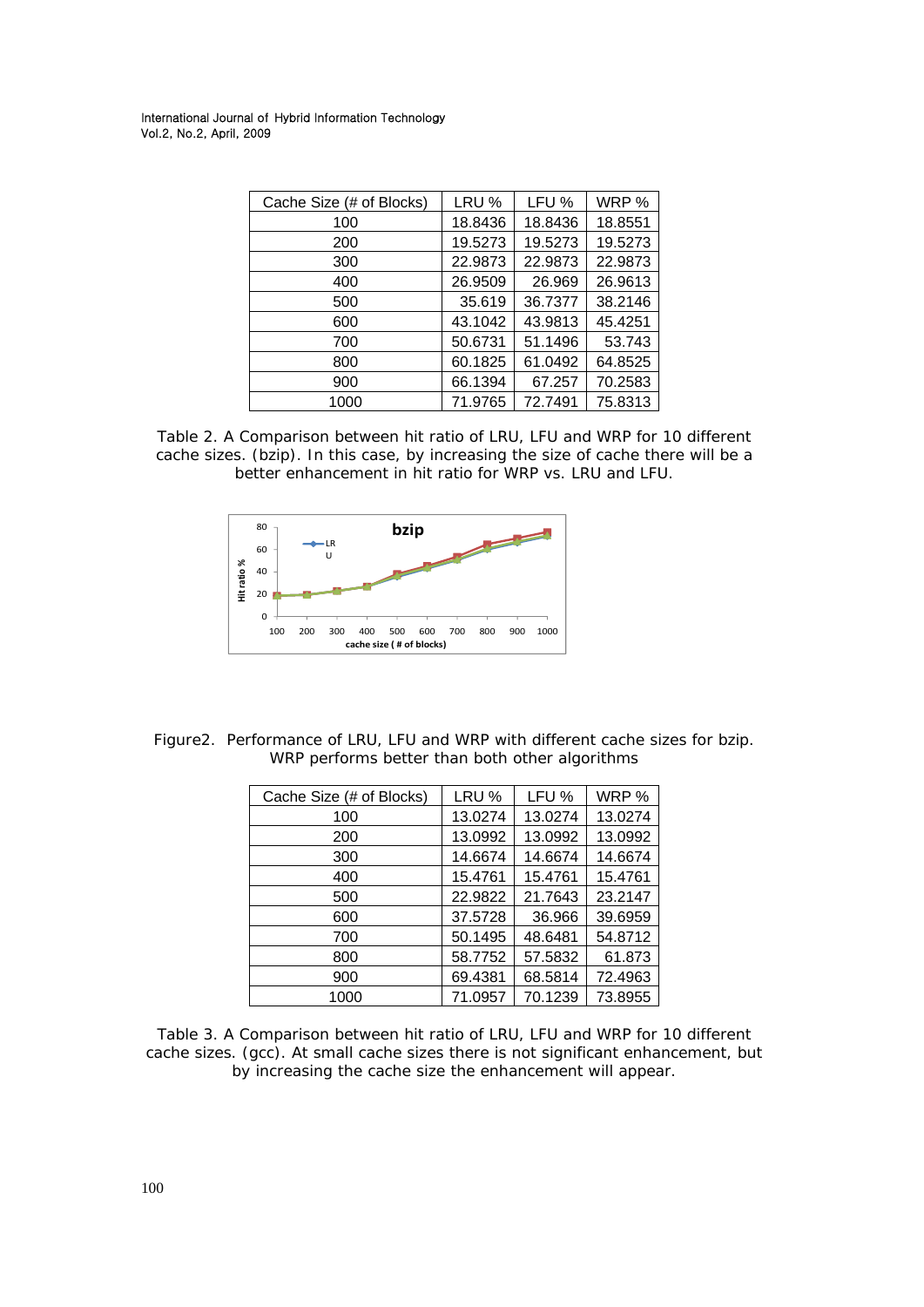

Figure3. Performance of LRU, LFU and WRP with different cache sizes for *gcc*. WRP performs better than both other algorithms

| Cache Size (# of Blocks) | LRU %   | LFU %   | WRP %   |
|--------------------------|---------|---------|---------|
| 100                      | 8.2776  | 8.2776  | 8.2776  |
| 200                      | 8.767   | 8.767   | 8.767   |
| 300                      | 9.2061  | 9.2061  | 9.2061  |
| 400                      | 11.0102 | 10.0102 | 11.0102 |
| 500                      | 20.864  | 19.236  | 20.864  |
| 600                      | 42.7649 | 39.851  | 42.7649 |
| 700                      | 59.8541 | 56.8534 | 59.8541 |
| 800                      | 62.6738 | 60.3293 | 64.1478 |
| 900                      | 64.9531 | 63.7287 | 66.0025 |
| 1000                     | 67.7395 | 66.1052 | 70.98   |

Table 3. A Comparison between hit ratio of LRU, LFU and WRP for 10 different cache sizes. (*sixpack*). As it can seen, in this case when there is no enhancement the hit ratio of WRP is equal to LRU and this value is always better than LFU's one.



Figure4. Performance of LRU, LFU and WRP with different cache sizes for *sixpack*. WRP performs better than both other algorithms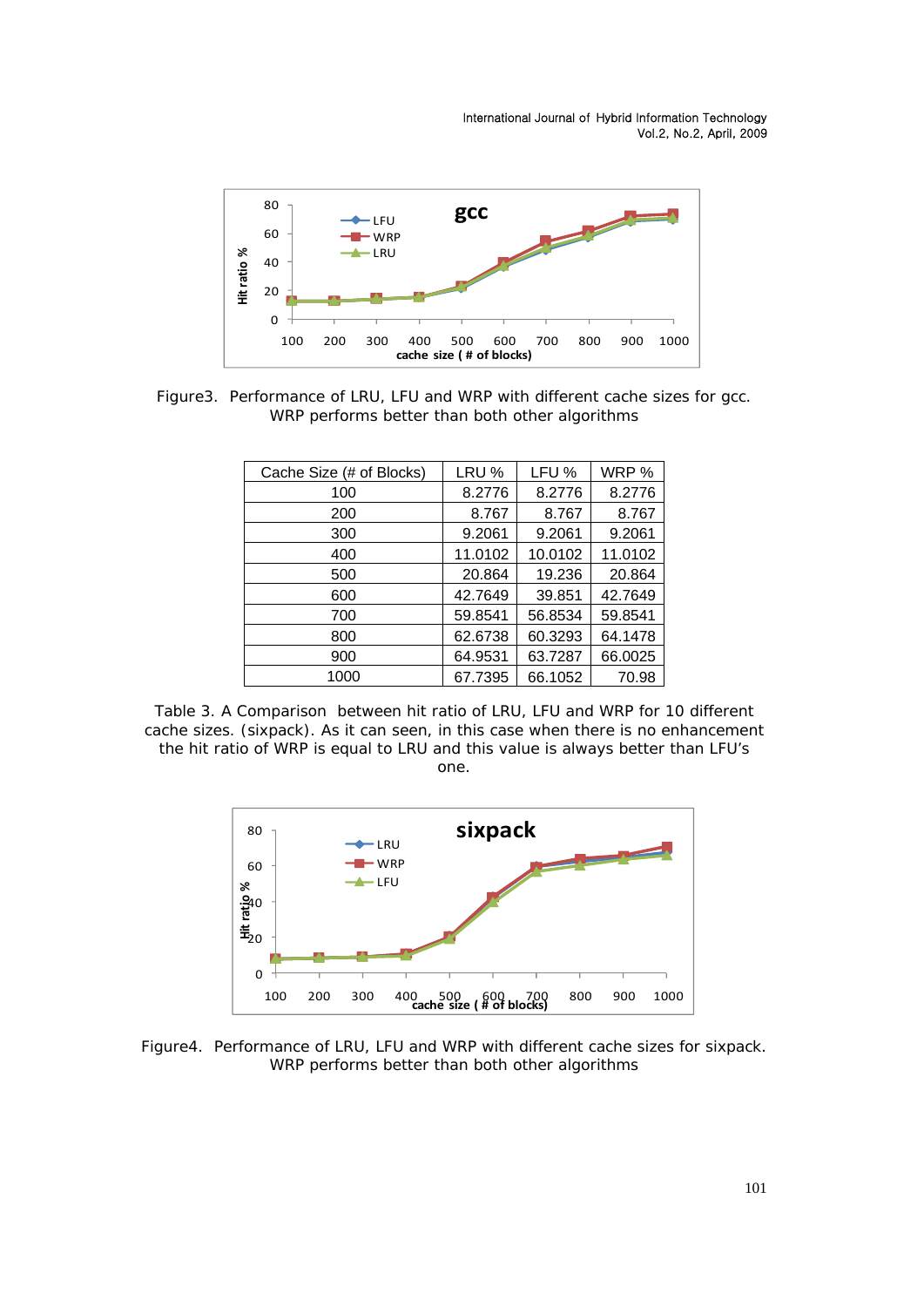### **5. Summary & Conclusions**

In this article we have introduced a new caching replacement policy and the trace driven cache simulation showed that it was a modification and improvement of famous replacement policies like LRU and LFU. We attended to reference rate of each object in the buffer and claimed that the probability of re-accessing of the pages with smaller weighting value is more than the others and simulations confirmed our claim. We simulated WRP with only four traces and compared it with only two famous policies. This algorithm can be simulated with other traces and for different applications and then the overall results may be compared with the results of recently proposed replacement policies.

It is worth mentioning that other features, additional parameters and factors which describe features of objects in the buffer must be taken into account, for instance, considering the cost and size of each object in the cache that will make WRP suitable for applications like web caching. Another factor that would help to make this scheme more adaptive is to expand *ΔTi* by considering the time of the previous accesses.

### **References**

- [1] Q. Yang, H. H. Zhang and H. Zhang, "Taylor Series Prediction: A Cache Replacement Policy Based on Second-Order Trend Analysis," *Proc. 34th Hawaii Conf. System Science,* 2001.
- [2] S. Hosseini-khayat, "On Optimal Replacement of Nonuniform Cache Objects," *IEEE Trans. Computers*, vol. 49, no.8, Aug. 2000.
- [3] L. A. Belady, "A Study of Replacement Algorithms for a Virtual Storage Computer," IBM systems J. vol. 5, no.2, pp.78-101, 1966.
- [4] S. Irani, "Page Replacement with Multi-Size Pages and Applications to Web Caching," *Proc.29th Ann, ACM symp*. *Theory of Computing*, pp. 701-710, 1997.
- [5] E. J. O'Neil, P. E. O'Neil, and G. Weikum, "an Optimality Proof of the LRU-K page Replacement Algorithm." *J.ACM*, vol. 46, no.1, pp. 92-112, 1999.
- [6] G. Glass and P. Cao, "Adaptive Page Replacement Based on Memory Reference Behavior", *proc*. *ACM SIGMETRICS Conf*. *Measuring and Modeling of Computer Systems*, May 1997, pp. 115-12
- [7] S. Jihang and X. Zhang, "LIRS: An Efficient Low Inter Reference Recency Set Replacement Policy to Improve Buffer Cache Performance," *Proc. ACM Sigmetrics Conf*., ACM Pres, pp. 31-42, 2002.
- [8] N. Megiddo and D. S. Modha, "ARC: A Self-Tunning, Low Overhead Replacement Cache," *Proc.Usenix Conf. File and Storage Technologies* (FAST 2003), Usenix, 2003, pp.115-130
- [9] Y. Zhou and J. F. Philbin, "The Multi-Queue Replacement Algorithm for Second for Second-Level Buffer Caches," *Proc. Usenix Ann. Tech conf.* (Usenix 2001), Usenix, 2001, pp. 91-104.
- [10] Sorav Bansal and Dharmendra S. Modha, "CAR: Clock with Adaptive Replacement." USENIX File and Storage Technologies (FAST), March 31-April 2, 2004, San Francisco, CA.
- [11] Mohamed Zahran. "Cache Replacement Policy Revisited," In *Proceedings of the 6th Workshop on Duplicating Decon-structing, and Debugging,* San Diego, CA, USA, June 2007.
- [12] J. L. Bentley, D. D. Sleator, R. E. Tarjan, and V. K. Wei, "A locally adaptive data compression scheme," Comm. ACM, vol. 29, no. 4, pp. 320–330, 1986.
- [13] A. J. Smith, "Disk cache-miss ratio analysis and design considerations," *ACM Trans. Computer Systems*, vol. 3, no. 3, pp. 161– 203, 1985.
- [14] J. Ziv and A. Lempel, "A universal algorithm for sequential data compression," *IEEE Trans. Inform. Theory*, vol. 23, no. 3, pp. 337–343, 1977.
- [15] A. V. Aho, P. J. Denning, and J. D. Ullman, "Principles of optimal page replacement," *J. ACM*, vol. 18, no. 1, pp. 80–93, 1971.